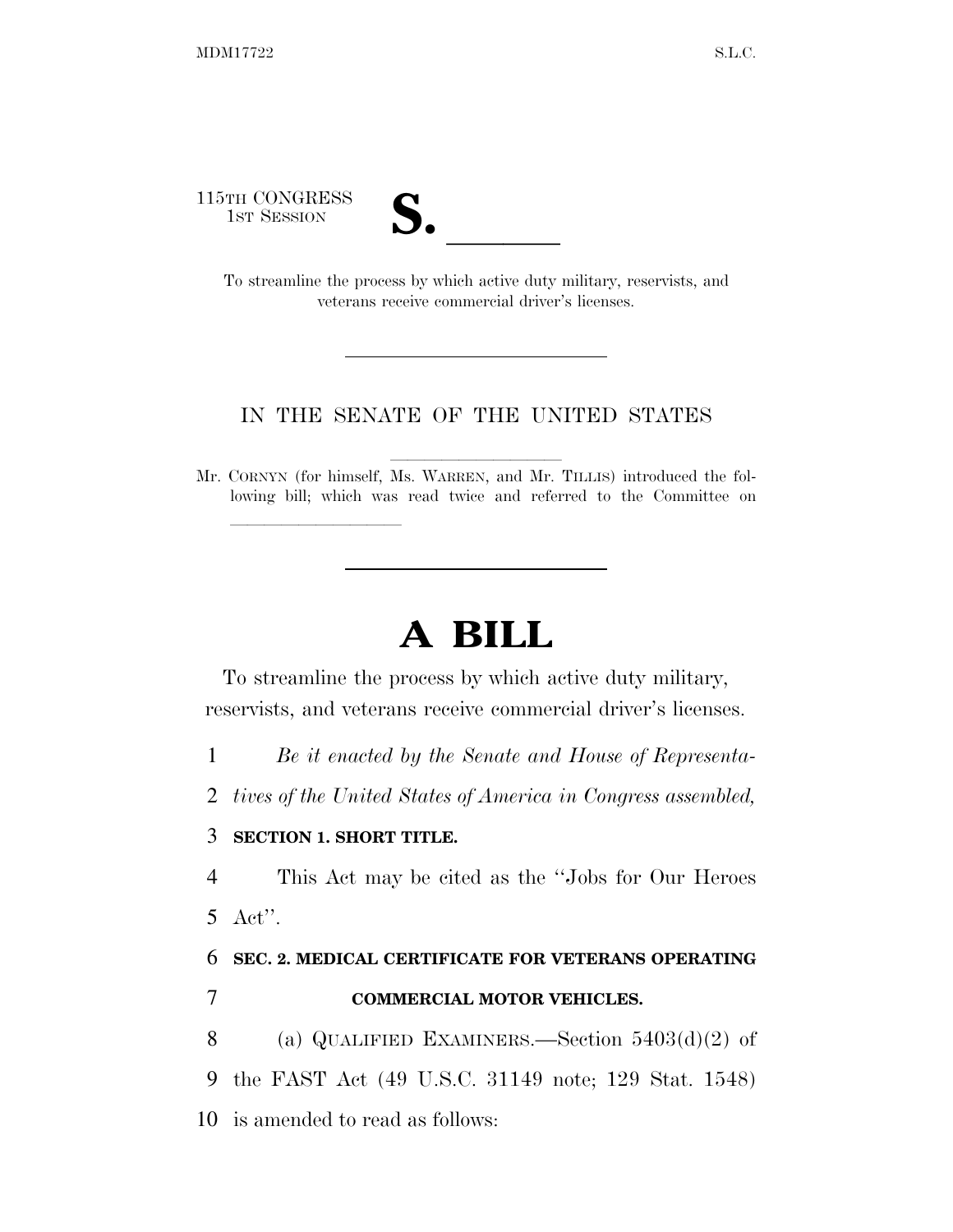| $\mathbf{1}$   | "(2) QUALIFIED EXAMINER.—The term 'quali-              |
|----------------|--------------------------------------------------------|
| $\overline{2}$ | fied examiner' means an individual who-                |
| 3              | "(A) is employed by the Department of                  |
| $\overline{4}$ | Veterans Affairs as an advanced practice nurse,        |
| 5              | doctor of chiropractic, doctor of medicine, doc-       |
| 6              | tor of osteopathy, physician assistant, or other       |
| $\overline{7}$ | medical professional;                                  |
| 8              | $\lq\lq$ is licensed, certified, or registered in      |
| 9              | a State to perform physical examinations;              |
| 10             | $\lq\lq$ (C) is familiar with the standards for,       |
| 11             | and physical requirements of, an operator re-          |
| 12             | quired to be medically certified under section         |
| 13             | 31149 of title 49, United States Code; and             |
| 14             | $\lq\lq$ (D) has never, with respect to such sec-      |
| 15             | tion, been found to have acted fraudulently, in-       |
| 16             | cluding by fraudulently awarding a medical cer-        |
| 17             | tificate.".                                            |
| 18             | (b) CONFORMING AMENDMENTS.—Section 5403 of             |
| 19             | the FAST Act (49 U.S.C. 31149 note; 129 Stat. 1548)    |
| 20             | is amended—                                            |
| 21             | $(1)$ in subsection $(a)$ , by striking "physician-ap- |
| 22             | proved veteran operator, the qualified physician"      |
| 23             | and inserting "veteran operator approved by a quali-   |
| 24             | fied examiner, the qualified examiner";                |
| 25             | $(2)$ in subsection $(b)(1)$ —                         |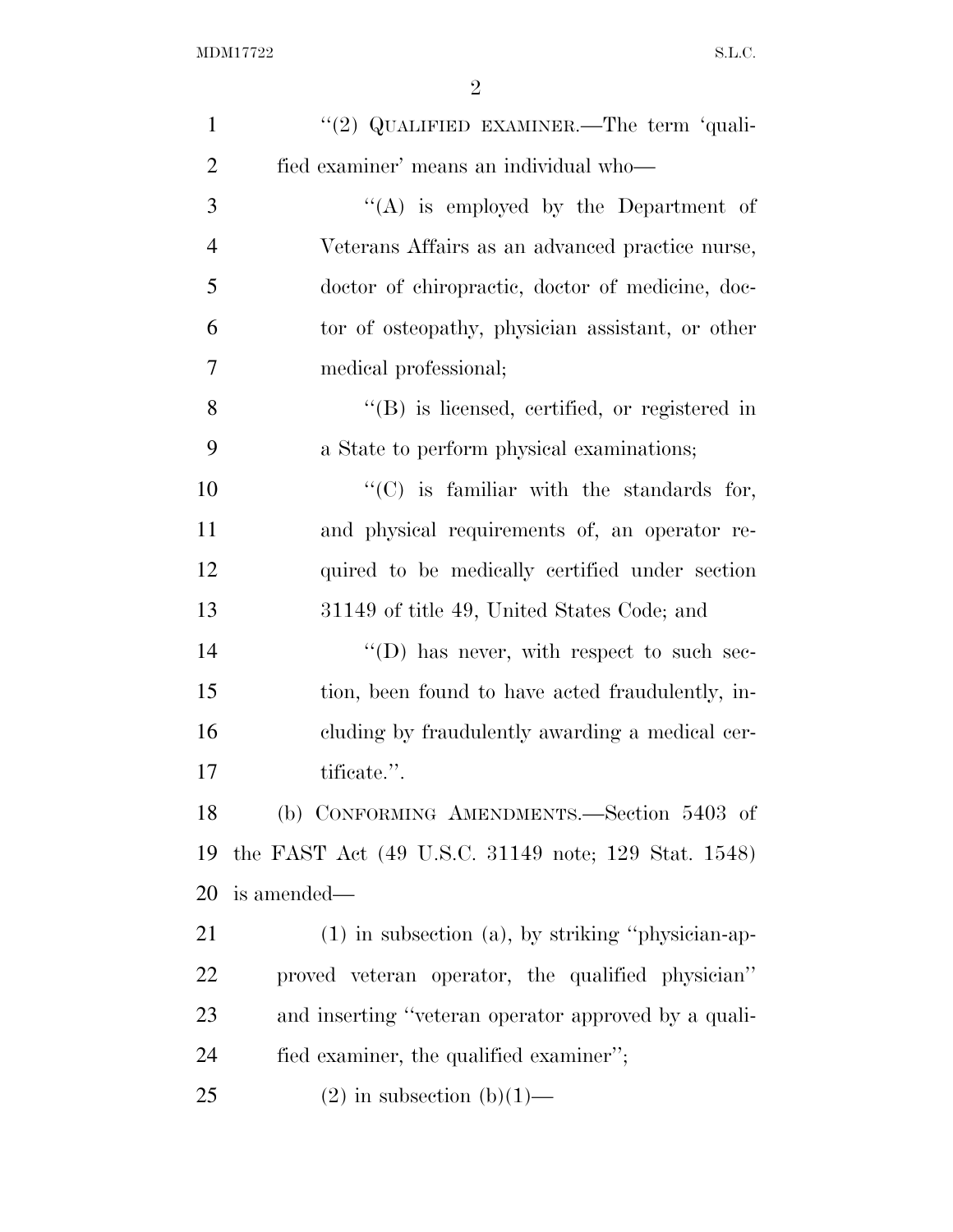| $\mathbf{1}$   | $(A)$ by striking "the physician" and insert-               |
|----------------|-------------------------------------------------------------|
| $\overline{2}$ | ing "the examiner"; and                                     |
| 3              | (B) by striking "qualified physician" and                   |
| $\overline{4}$ | inserting "qualified examiner";                             |
| 5              | $(3)$ in subsection $(e)$ —                                 |
| 6              | (A) by striking "qualified physicians" and                  |
| 7              | inserting "qualified examiners"; and                        |
| 8              | (B) by striking "such physicians" and in-                   |
| 9              | serting "such examiners"; and                               |
| 10             | $(4)$ in subsection $(d)$ —                                 |
| 11             | (A) by redesignating paragraphs $(1)$ , $(2)$ ,             |
| 12             | and $(3)$ as paragraphs $(3)$ , $(1)$ , and $(2)$ , respec- |
| 13             | tively, and by moving the text of paragraph (3),            |
| 14             | as redesignated, to appear after paragraph $(2)$ ,          |
| 15             | as redesignated; and                                        |
| 16             | $(B)$ in paragraph $(3)$ , as redesignated—                 |
| 17             | (i) in the paragraph heading, by strik-                     |
| 18             | ing "PHYSICIAN-APPROVED VETERAN OP-                         |
| 19             | ERATOR" and inserting "VETERAN OPER-                        |
| 20             | ATOR APPROVED BY A QUALIFIED EXAM-                          |
| 21             | $INER''$ ; and                                              |
| 22             | (ii) by striking "physician-approved                        |
| 23             | veteran operator" and inserting "veteran                    |
| 24             | operator approved by a qualified exam-                      |
| 25             | iner".                                                      |